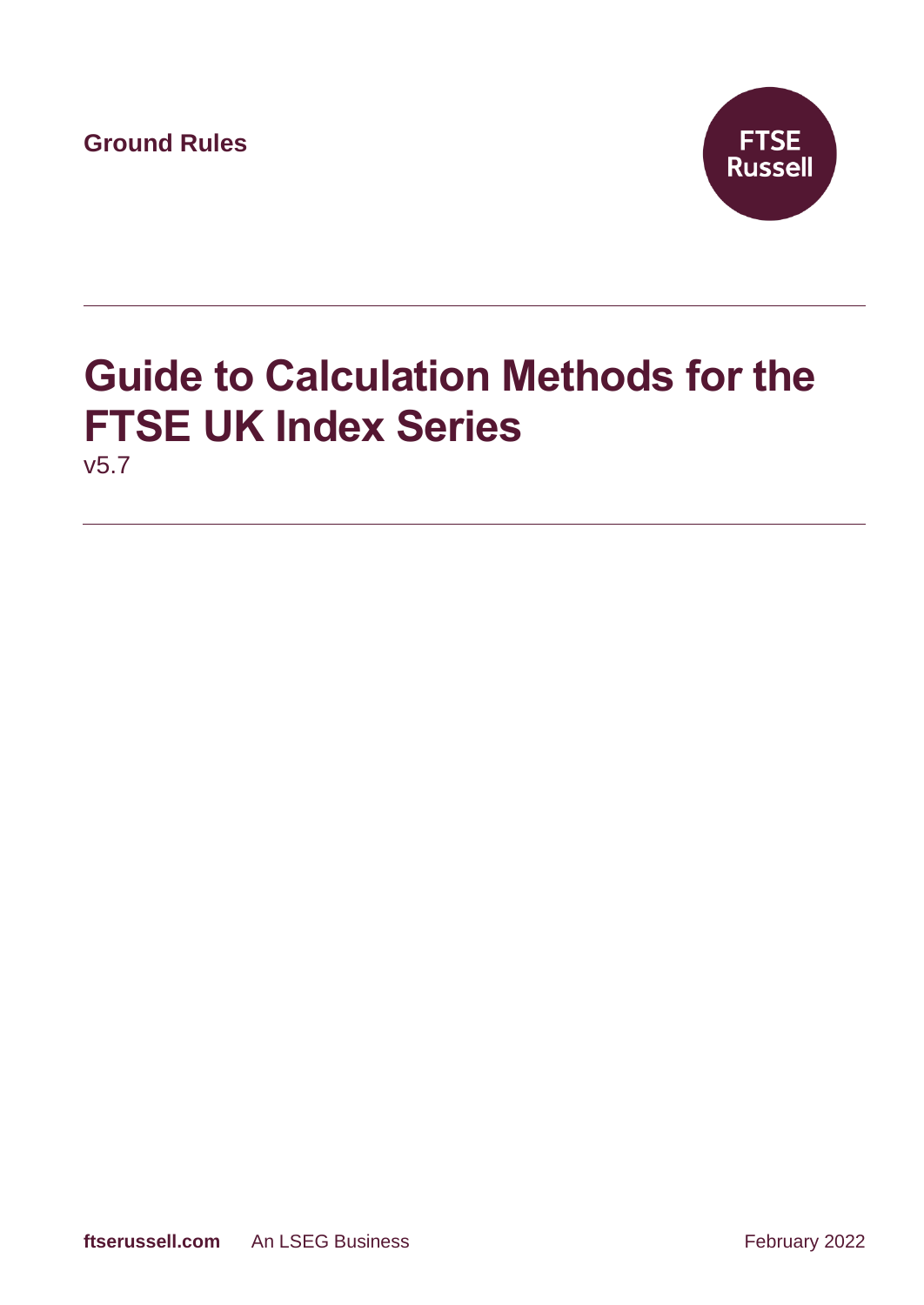

## **Contents**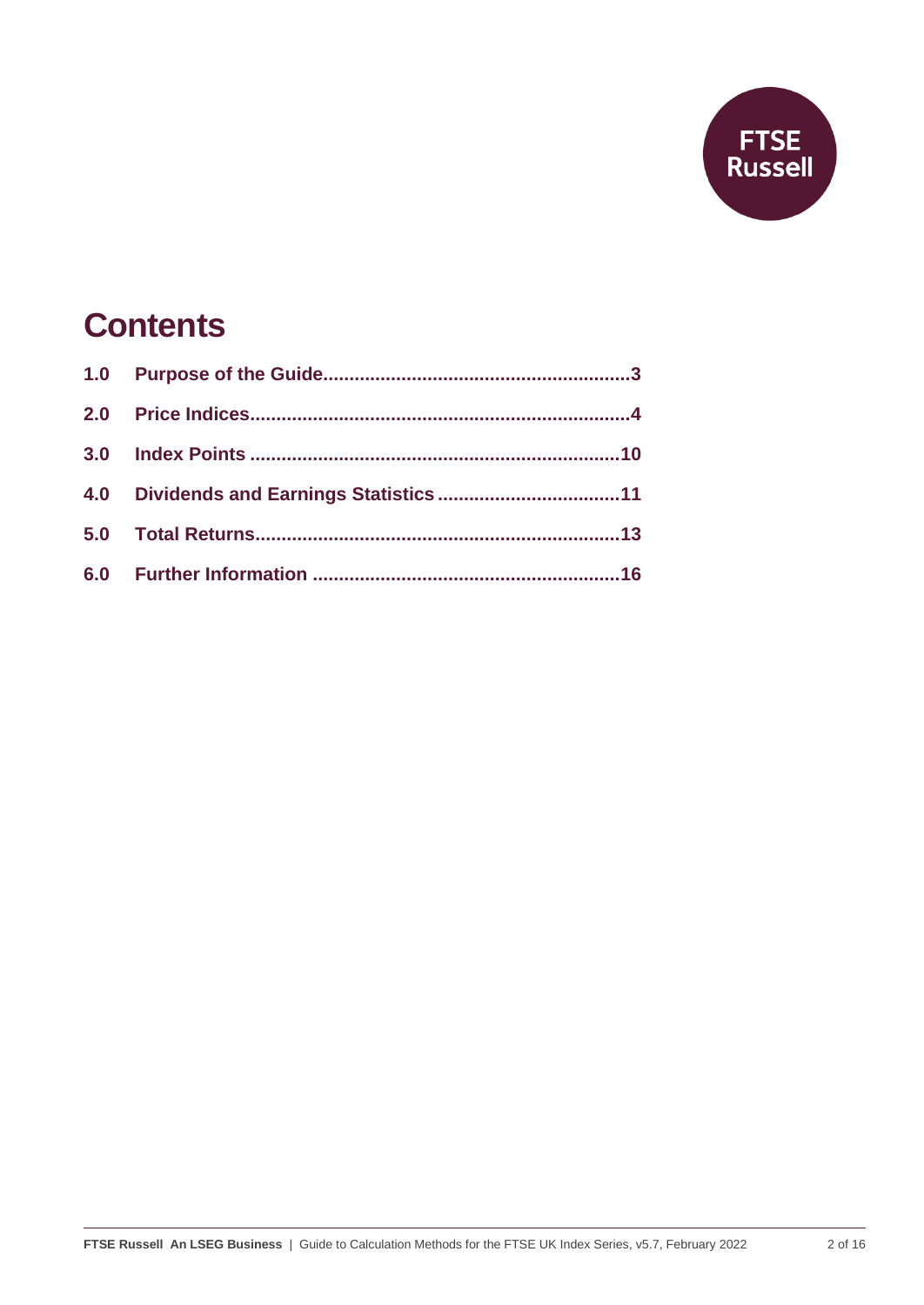

## Section 1

## **Purpose of the Guide**

## <span id="page-2-0"></span>**1.0 Purpose of the Guide**

- **1.1** The aims of the guide are:
	- A. to describe how the indices are calculated;
	- B. to make it easier for users to replicate the indices in order to support their investment and trading activities; and
	- C. to assist users in understanding the component factors which influence the performance of the indices.

## **1.2 FTSE Russell**

1.2.1 FTSE Russell is a trading name of FTSE International Limited, Frank Russell Company, FTSE Global Debt Capital Markets Limited (and its subsidiaries FTSE Global Debt Capital Markets Inc. and FTSE Fixed Income Europe Limited), FTSE Fixed Income LLC, The Yield Book Inc and Beyond Ratings.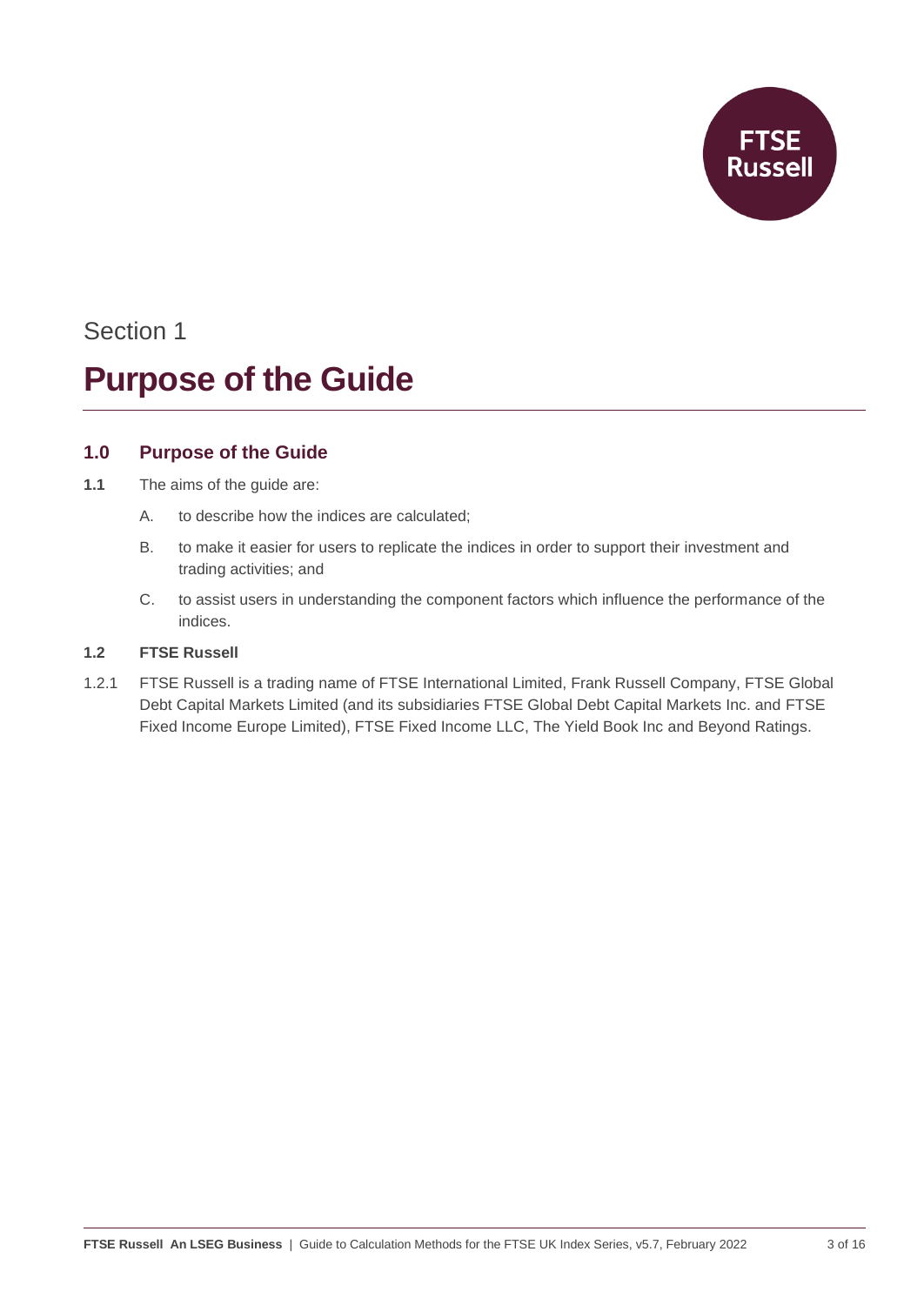**Russell** 

# Section 2 **Price Indices**

## <span id="page-3-0"></span>**2.0 Price Indices**

- **2.1** The FTSE UK Index Series is an arithmetic weighted Series where the weights are the market capitalisation of each company. The price index is the summation of the free float adjusted market values (or capitalisations) of all companies within the index divided by the divisor (see 2.2). The price movement of a larger company (say, representing five per cent of the value of the index) will, therefore, have a larger effect on the index than a smaller company (say, representing one per cent of the value of the index).
- **2.2** The formula used for calculating the indices is straightforward. However, determining the capitalisation of each constituent company and calculating the capitalisation adjustments to the index are more complex. At the starting date for calculating an index an arbitrary value (e.g.1000) is chosen as the initial value. On that date a divisor is calculated as the sum of the market capitalisations of the index constituents divided by the initial index value. The divisor is subsequently adjusted for any capital changes in the index constituents. In order to prevent discontinuities in the index in the event of a corporate action or change in constituents it is necessary to make an adjustment to the prices used to calculate the index to ensure that the change in index between two consecutive dates reflects only market movements rather than including change due to the impact of corporate actions or constituent changes. This ensures that the index values remain comparable over time and that changes in the index level properly reflect the change in value of a portfolio of index constituents with weights the same as in the index.

The adjustment used by FTSE Russell is based on the Paasche formula (see 2.3 below) (also known as the current-weighted formula) which adjusts the divisor for the index for the day before a corporate action and calculates the change from that adjusted index to the index for the following day in which the corporate action occurs. The implication of this adjustment for a portfolio manager wishing to track the index is that the manager needs to either invest or realise cash at the opening of the market on the day of the corporate action depending on whether the constituent is realising or raising capital. In practice the portfolio manager will sell/invest at the previous close.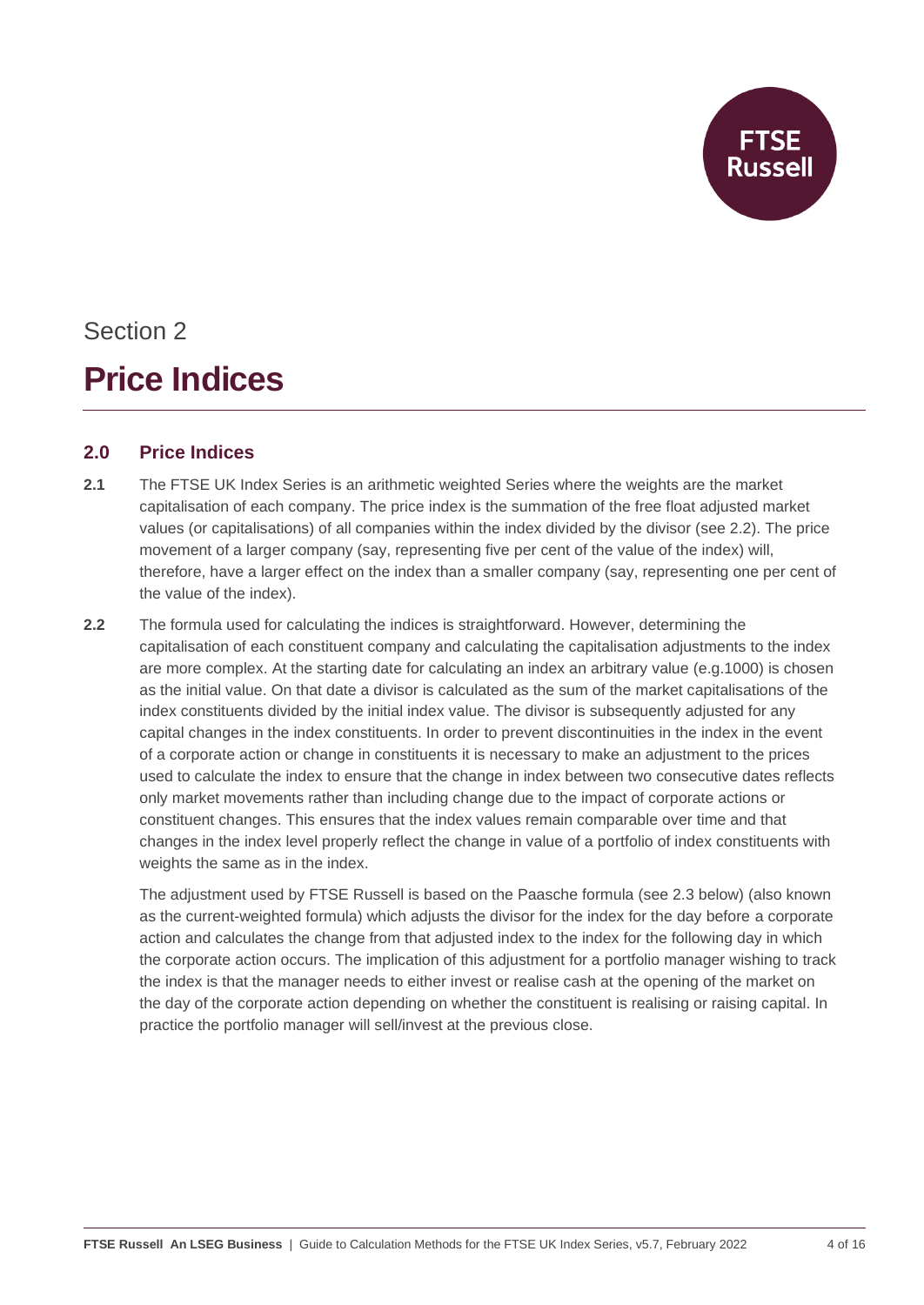#### **2.3 Paasche Formula**

$$
I_t^{Paas} = \frac{\sum_{i=1}^{n} P_{i,t} Q_{i,t}}{\sum_{i=1}^{n} P_{i,0} Q_{i,t}}
$$

Where:

ItPaas = Paasche Index

 $P_{i,t}$  = price at start of day t for constituent i after adjustments for corporate action or event.

 $P_{i,0}$  = price of constituent i on the starting day of calculating the index.

 $Q_{i,t}$  = number of shares included in the index for constituent i at the start of day t.

Chained Paasche index

$$
I_{t}^{\text{Paas}}\text{=}I_{t\text{-}1}^{\text{Pass}}\frac{\sum_{i=1}^{n}P_{i,t}Q_{i,t}}{\sum_{i=1}^{n}P_{i,t\text{-}1}Q_{i,t}}
$$

- Denominator uses today's quantities (post-repayment, ex-price) and yesterday's price (prerepayment, cum-price)
- To prevent discontinuities, need to adjust **yesterday's** closing price with a price adjustment factor to make it comparable to today's
- Price Adjustment Factor (PAF<sub>i,t</sub>) = ex-price/cum-price =  $(P_{t-1}-1)/P_{t-1}$

Example:

Suppose there are 2 constituents A and B and the index starts on day t-1 with a value of 100. the price of A is 10 and the price of B is 5 on day t-1. B then has a 2 for 1 split on day t.

|   |     | <b>Price</b> |     | <b>Number of shares</b> |                                           |                |                  |
|---|-----|--------------|-----|-------------------------|-------------------------------------------|----------------|------------------|
|   | t-1 |              | t-1 |                         | <b>PAF</b>                                | $Pt \times Qt$ | $Pt-1 \times Qt$ |
| A | 10  | 11           | 10  | 10                      |                                           | 110            | 100              |
| В | 5   |              | 5   | 10                      | 0.5                                       | 20             | 50               |
|   |     |              |     |                         | Numerator $\sum (Pt \times Qt)$           |                | 130              |
|   |     |              |     |                         | Denominator $\Sigma$ (PAFi,t x Pt-1 x Qt) |                | 125              |

$$
I_{t}^{\text{Paas}}\text{=}I_{t\text{-}1}^{\text{Paas}}\frac{\sum_{i=1}^{n}P_{i,t}Q_{i,t}}{\sum_{i=1}^{n}P_{i,t}\text{-}Q_{i,t}\text{-}PAF_{i,t}}\text{=100 x}\frac{\text{130}}{\text{125}}\text{=104}
$$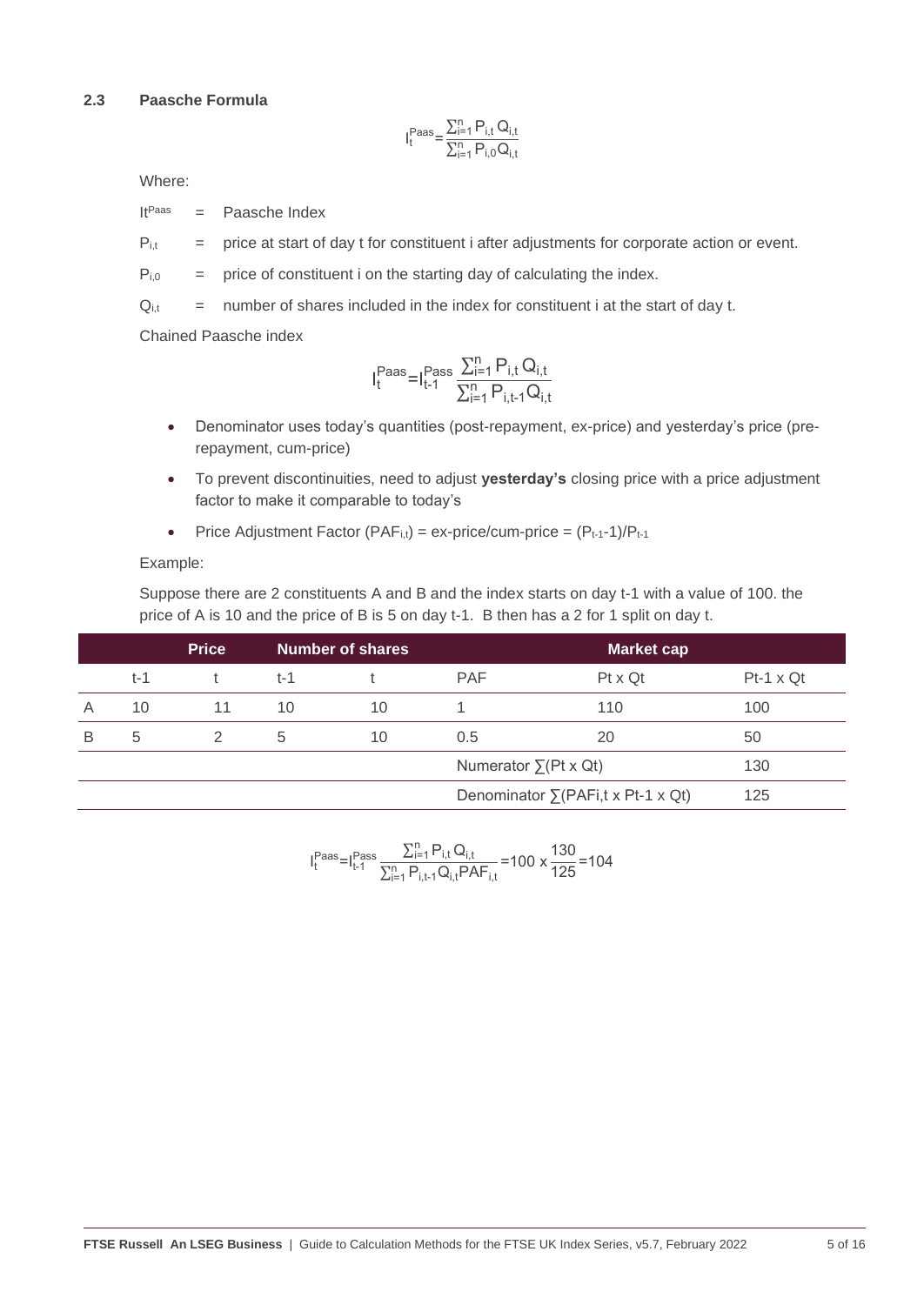2.3.1 A simple example of the calculation method between two dates when there have been no capital changes is as follows. Please note, these calculations are to be used only as examples and where necessary, numbers have been rounded for simplicity. Actual index calculations are undertaken to sufficient significant figures to eliminate rounding errors. In this example the free float is 100% of shares in issue for each constituent.

Example 1

| Step 1                    | Calculate the capitalisation of constituent companies at starting date. |                                     |                            |                                                                        |                                                |  |
|---------------------------|-------------------------------------------------------------------------|-------------------------------------|----------------------------|------------------------------------------------------------------------|------------------------------------------------|--|
| <b>Company</b>            |                                                                         | <b>Share</b><br><b>Price</b><br>(p) | Shares-<br>in-Issue<br>(m) | <b>Free Float</b><br><b>Factor</b>                                     | <b>Market</b><br><b>Value</b><br>$(\text{Em})$ |  |
| Α                         |                                                                         | 270.0                               | 61,443                     | 1.00                                                                   | 165,896.10                                     |  |
| B                         |                                                                         | 605.0                               | 22,579                     | 1.00                                                                   | 136,602.95                                     |  |
| C                         |                                                                         | 968.0                               | 9,229                      | 1.00                                                                   | 89,336.72                                      |  |
| <b>Total Market Value</b> |                                                                         |                                     |                            |                                                                        | 391,835.77                                     |  |
| Step 2                    | Set starting value of index (say, 100)                                  |                                     |                            |                                                                        |                                                |  |
| Step 3                    | Calculate index divisor on the starting date<br>Index divisor           | $=$                                 |                            | <b>Total Market Value</b><br><b>Index Value</b>                        |                                                |  |
|                           |                                                                         | $=$                                 | 391,835.77<br>100.0        |                                                                        |                                                |  |
|                           |                                                                         | $=$                                 | £3918.36                   |                                                                        |                                                |  |
| Step 4                    |                                                                         |                                     |                            | Calculate the capitalisation of constituent companies on the end date. |                                                |  |
| Company                   |                                                                         | <b>Share</b><br><b>Price</b>        | Shares-<br>in-Issue        | <b>Free Float</b><br><b>Factor</b>                                     | <b>Market</b><br><b>Value</b>                  |  |
|                           |                                                                         | (p)                                 | (m)                        |                                                                        | $(\text{Em})$                                  |  |
| Α                         |                                                                         | 283.0                               | 61,443                     | 1.00                                                                   | 173,883.69                                     |  |
| B                         |                                                                         | 588.0                               | 22,579                     | 1.00                                                                   | 132,764.52                                     |  |
| C                         |                                                                         | 945.0                               | 9,229                      | 1.00                                                                   | 87,214.05                                      |  |
| <b>Total Market Value</b> |                                                                         |                                     |                            |                                                                        | 393,862.26                                     |  |
| Step 5                    | Calculate index value at end date                                       |                                     |                            |                                                                        |                                                |  |
|                           | <b>Index Value</b>                                                      | $=$                                 |                            | <b>Total Market Value</b><br><b>Index Divisor</b>                      |                                                |  |
|                           |                                                                         | $=$                                 | 3,918.36                   | 393,862.26                                                             |                                                |  |
|                           | <b>Index Value</b>                                                      | $=$                                 | 100.5                      |                                                                        |                                                |  |
|                           |                                                                         |                                     |                            |                                                                        |                                                |  |
|                           | -Start date<br>-End date                                                | $=$<br>$=$                          | 100.0<br>100.5             |                                                                        |                                                |  |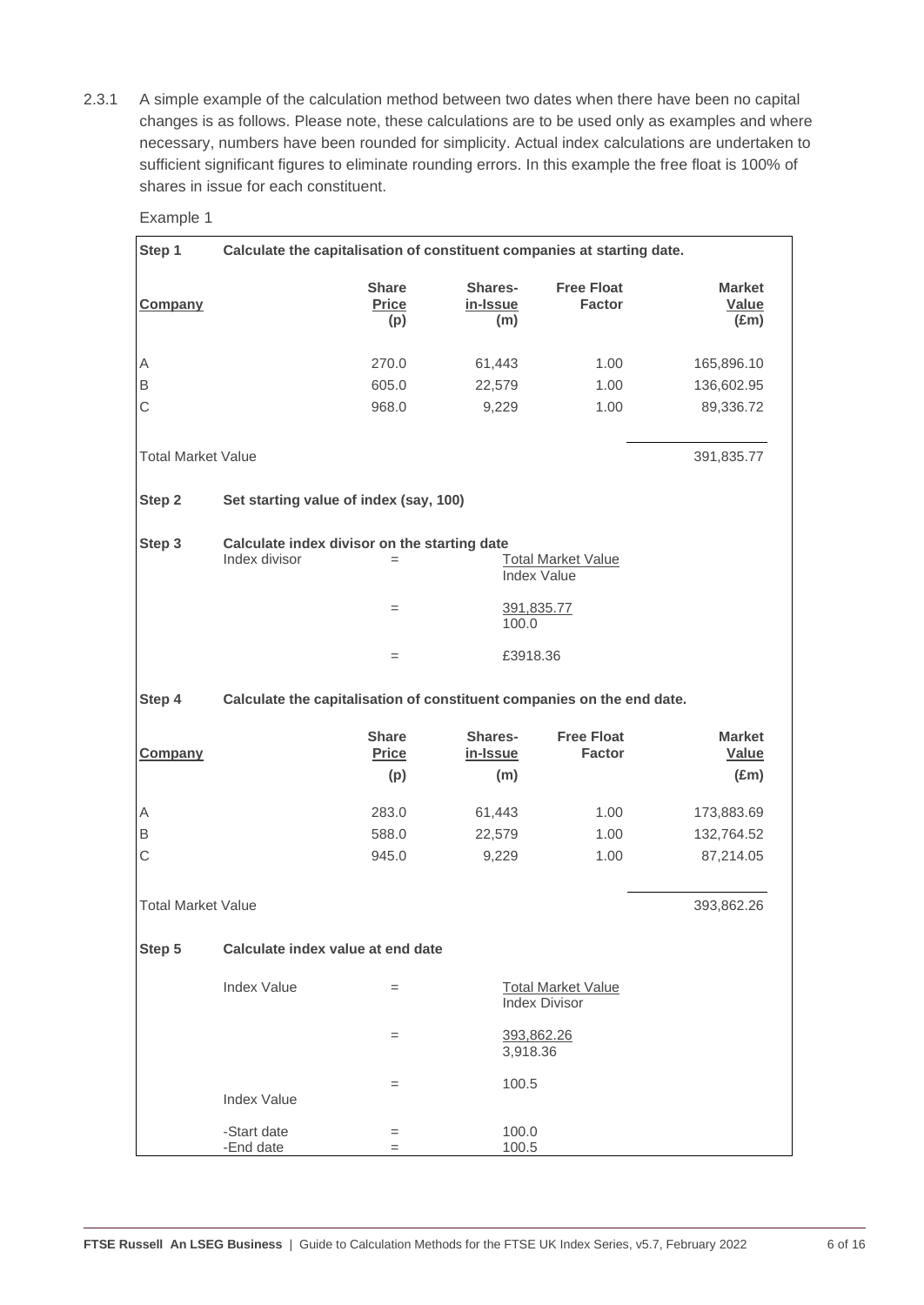### 2.3.2 Example 2: Shares in Issue Increase

When a company increases the number of shares it has in issue, the market capitalisation of that company increases and the total market capitalisation will rise accordingly. The index divisor is adjusted to maintain a constant index value. The change is explained showing the impact of Company A having a 700 million shares in issue increase.

| Step 1                    | Calculate index as at close (immediately before the share increase). |                                     |                            |                                                          |                                                |  |  |
|---------------------------|----------------------------------------------------------------------|-------------------------------------|----------------------------|----------------------------------------------------------|------------------------------------------------|--|--|
| Company                   |                                                                      | <b>Share</b><br><b>Price</b><br>(p) | Shares-<br>in-Issue<br>(m) | <b>Free Float</b><br><b>Factor</b>                       | <b>Market</b><br>Value<br>$(\text{Em})$        |  |  |
| Α                         |                                                                      | 283.0                               | 61,443                     | 1.00                                                     | 173,883.69                                     |  |  |
| $\mathsf B$               |                                                                      | 588.0                               | 22,579                     | 1.00                                                     | 132,764.52                                     |  |  |
| $\mathsf C$               |                                                                      | 945.0                               | 9,229                      | 1.00                                                     | 87,214.05                                      |  |  |
| <b>Total Market Value</b> |                                                                      |                                     |                            |                                                          | 393,862.26                                     |  |  |
|                           | <b>Index Value</b>                                                   | $=$                                 |                            | <b>Total Market Value</b><br>Latest Index Divisor        |                                                |  |  |
|                           |                                                                      | $=$                                 | 393,862.26<br>3,918.36     |                                                          |                                                |  |  |
|                           |                                                                      | $=$                                 | 100.5                      |                                                          |                                                |  |  |
| Step 2                    | Adjust company A shares in issue by 700m                             |                                     |                            |                                                          |                                                |  |  |
| <b>Company</b>            |                                                                      | <b>Share</b><br><b>Price</b><br>(p) | Shares-<br>in-Issue<br>(m) | <b>Free Float</b><br><b>Factor</b>                       | <b>Market</b><br><b>Value</b><br>$(\text{Em})$ |  |  |
| Α                         |                                                                      | 283.0                               | 62,143                     | 1.00                                                     | 175,864.69                                     |  |  |
| $\mathsf B$               |                                                                      | 588.0                               | 22,579                     | 1.00                                                     | 132,764.52                                     |  |  |
| C                         |                                                                      | 945.0                               | 9,229                      | 1.00                                                     | 87,214.05                                      |  |  |
|                           |                                                                      |                                     |                            |                                                          | 395,843.26                                     |  |  |
| Step 3                    | <b>Calculate New Divisor</b>                                         |                                     |                            |                                                          |                                                |  |  |
|                           | New Divisor                                                          | $=$                                 |                            | <b>Total Market Value</b><br><b>Constant Index Value</b> |                                                |  |  |
|                           |                                                                      | $=$                                 | 395,843.26<br>100.5        |                                                          |                                                |  |  |
|                           |                                                                      | $=$                                 | 3,938.74                   |                                                          |                                                |  |  |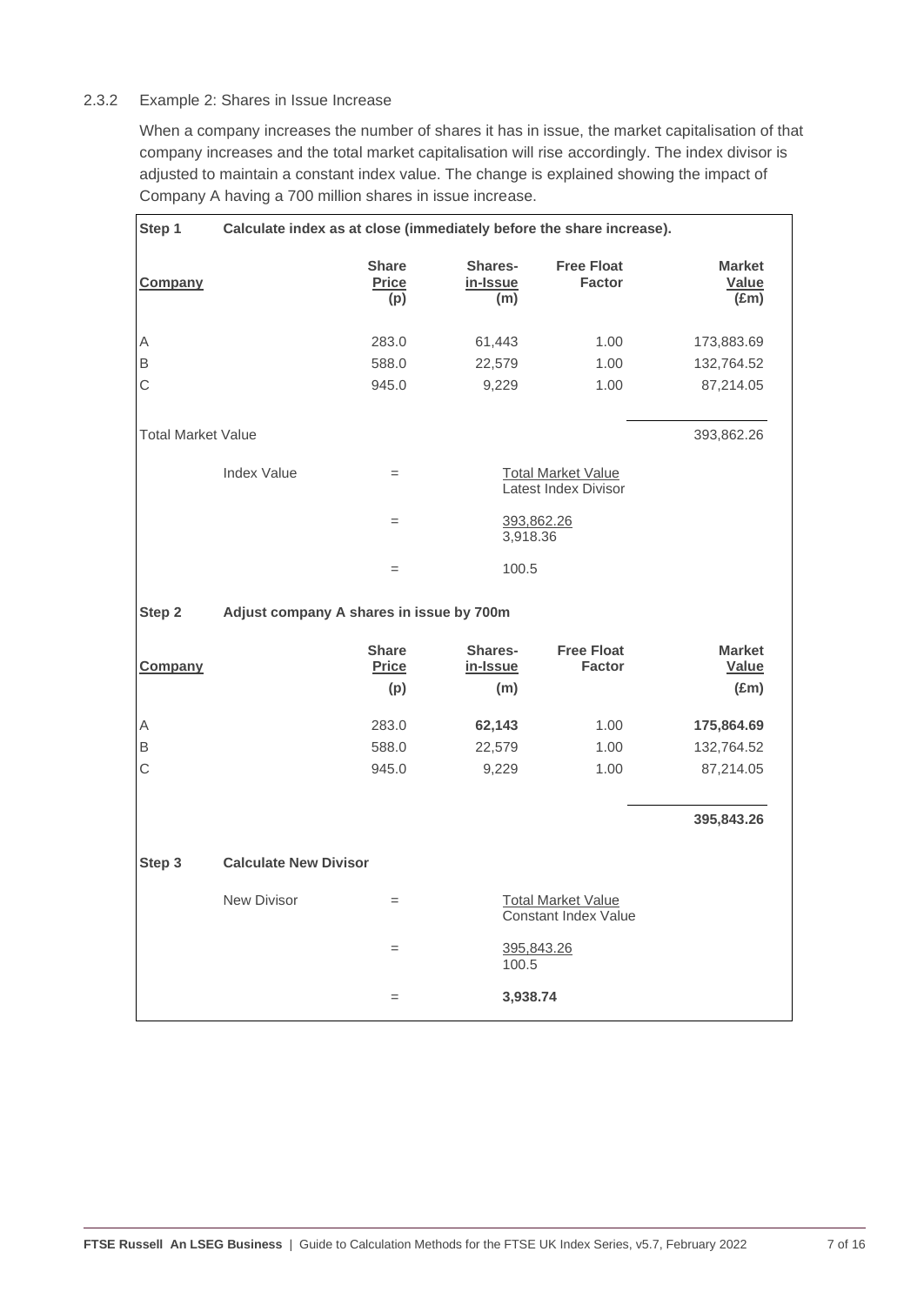### 2.3.3 Example 3: Shares in Issue Decrease (Buy-Back)

When a company decreases the number of shares it has in issue, the market capitalisation of that company decreases and the total market capitalisation will fall accordingly. The index divisor is adjusted to maintain a constant index value. The change is explained showing the impact of Company A having a 700 million shares in issue decrease.

| Step 1                    | Calculate index as at close (immediately before the share decrease). |                                     |                            |                                                          |                                                |  |  |
|---------------------------|----------------------------------------------------------------------|-------------------------------------|----------------------------|----------------------------------------------------------|------------------------------------------------|--|--|
| <b>Company</b>            |                                                                      | <b>Share</b><br><b>Price</b><br>(p) | Shares-<br>in-Issue<br>(m) | <b>Free Float</b><br><b>Factor</b>                       | <b>Market</b><br><u>Value</u><br>$(\text{Em})$ |  |  |
| Α                         |                                                                      | 283.0                               | 61,443                     | 1.00                                                     | 173,883.69                                     |  |  |
| $\mathsf B$               |                                                                      | 588.0                               | 22,579                     | 1.00                                                     | 132,764.52                                     |  |  |
| C                         |                                                                      | 945.0                               | 9,229                      | 1.00                                                     | 87,214.05                                      |  |  |
| <b>Total Market Value</b> |                                                                      |                                     |                            |                                                          | 393,862.26                                     |  |  |
|                           | <b>Index Value</b>                                                   | $=$                                 |                            | <b>Total Market Value</b><br>Latest Index Divisor        |                                                |  |  |
|                           |                                                                      | $=$                                 | 393,862.26<br>3,918.36     |                                                          |                                                |  |  |
|                           |                                                                      | $=$                                 | 100.5                      |                                                          |                                                |  |  |
| Step 2                    | Adjust company A shares in issue by 700m                             |                                     |                            |                                                          |                                                |  |  |
| <b>Company</b>            |                                                                      | <b>Share</b><br><b>Price</b><br>(p) | Shares-<br>in-Issue<br>(m) | <b>Free Float</b><br><b>Factor</b>                       | <b>Market</b><br><b>Value</b><br>$(\text{Em})$ |  |  |
| Α                         |                                                                      | 283.0                               | 60,743                     | 1.00                                                     | 171,902.69                                     |  |  |
| B                         |                                                                      | 588.0                               | 22,579                     | 1.00                                                     | 132,764.52                                     |  |  |
| C                         |                                                                      | 945.0                               | 9,229                      | 1.00                                                     | 87,214.05                                      |  |  |
|                           |                                                                      |                                     |                            |                                                          | 391,881.26                                     |  |  |
| Step 3                    | <b>Calculate New Divisor</b>                                         |                                     |                            |                                                          |                                                |  |  |
|                           | <b>New Divisor</b>                                                   | $=$                                 |                            | <b>Total Market Value</b><br><b>Constant Index Value</b> |                                                |  |  |
|                           |                                                                      | $=$                                 | 391,881.26<br>100.5        |                                                          |                                                |  |  |
|                           |                                                                      | $=$                                 | 3,899.32                   |                                                          |                                                |  |  |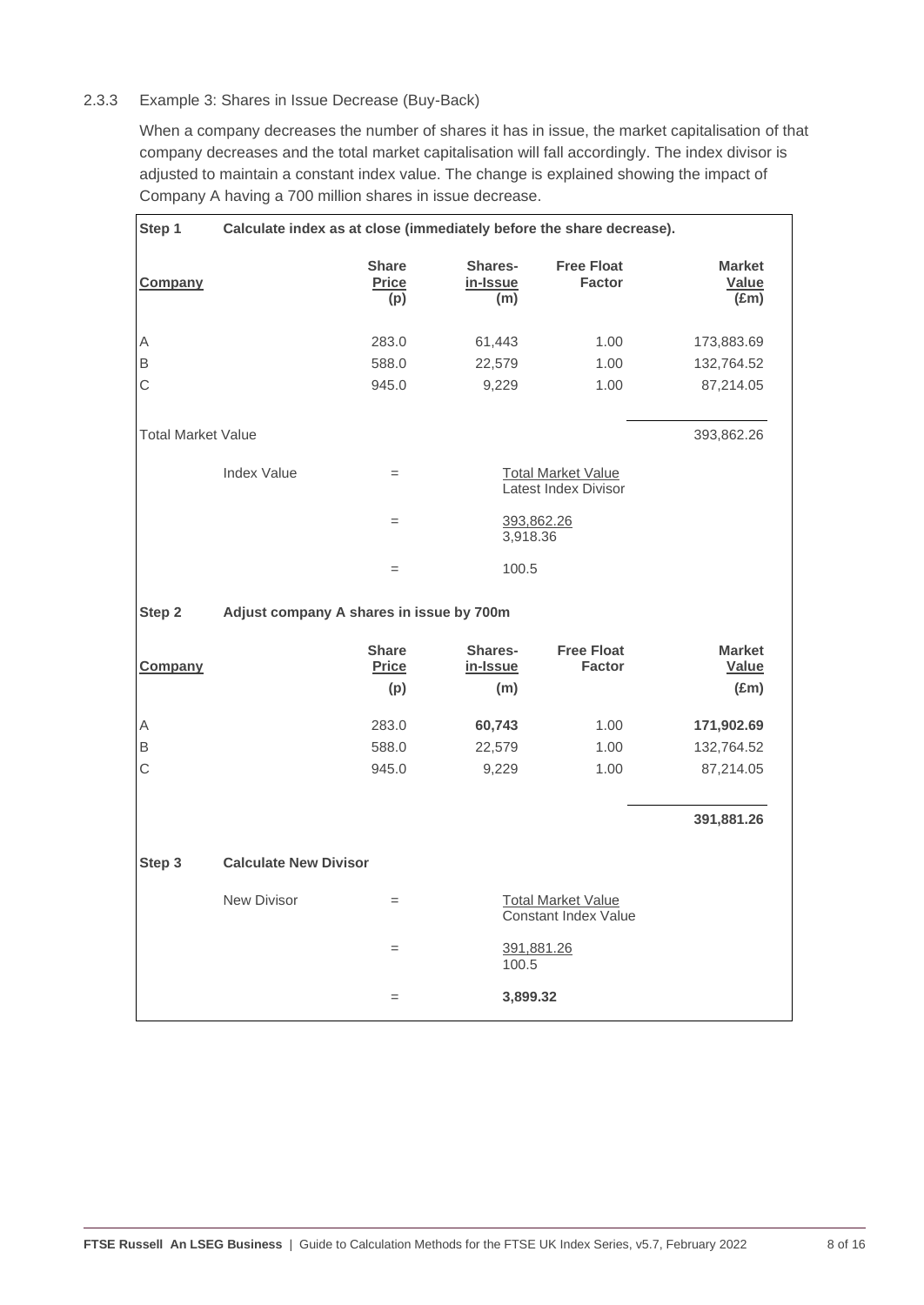## 2.3.4 Example 4: Company Additions and Deletions

When a company is added to or deleted from the index, the market capitalisation of that company is added to or deleted from the index and the total market capitalisation will rise or fall accordingly. The index divisor is adjusted to maintain a constant index value. The change can be explained using the previous example.

| Step 1                    | Calculate index as at close on day before constituent change. |                                     |                            |                                                   |                                                |  |  |
|---------------------------|---------------------------------------------------------------|-------------------------------------|----------------------------|---------------------------------------------------|------------------------------------------------|--|--|
| <b>Company</b>            |                                                               | <b>Share</b><br><b>Price</b><br>(p) | Shares-<br>in-Issue<br>(m) | <b>Free Float</b><br><b>Factor</b>                | <b>Market</b><br><u>Value</u><br>$(\text{Em})$ |  |  |
| Α                         |                                                               | 283.0                               | 61,443                     | 1.00                                              | 173,883.69                                     |  |  |
| $\mathsf B$               |                                                               | 588.0                               | 22,579                     | 1.00                                              | 132,764.52                                     |  |  |
| C                         |                                                               | 945.0                               | 9,229                      | 1.00                                              | 87,214.05                                      |  |  |
| <b>Total Market Value</b> |                                                               |                                     |                            |                                                   | 393,862.26                                     |  |  |
|                           | <b>Index Value</b>                                            | $=$                                 |                            | <b>Total Market Value</b><br>Latest Index Divisor |                                                |  |  |
|                           |                                                               | $=$                                 | 393,862.26<br>3,918.36     |                                                   |                                                |  |  |
|                           |                                                               | $=$                                 | 100.5                      |                                                   |                                                |  |  |
| Step 2                    | Remove C and insert D.                                        |                                     |                            |                                                   |                                                |  |  |
| <b>Company</b>            |                                                               | <b>Share</b><br><b>Price</b><br>(p) | Shares-<br>in-Issue<br>(m) | <b>Free Float</b><br><b>Factor</b>                | <b>Market</b><br><b>Value</b><br>$(\text{Em})$ |  |  |
| Α                         |                                                               | 283.0                               | 61,443                     | 1.00                                              | 173,883.69                                     |  |  |
| $\mathsf B$               |                                                               | 588.0                               | 22,579                     | 1.00                                              | 132,764.52                                     |  |  |
| $\mathsf{C}$              |                                                               | 2,026.0                             | 3,649                      | 1.00                                              | 73,928.74                                      |  |  |
|                           |                                                               |                                     |                            |                                                   | 380,576.95                                     |  |  |
| Step 3                    | <b>Calculate New Divisor</b>                                  |                                     |                            |                                                   |                                                |  |  |
|                           | <b>New Divisor</b>                                            | $=$                                 |                            | <b>Total Market Value</b><br><b>Index Value</b>   |                                                |  |  |
|                           |                                                               | $=$                                 | 380,576.95<br>100.5        |                                                   |                                                |  |  |
|                           |                                                               | $=$                                 | 3,786.84                   |                                                   |                                                |  |  |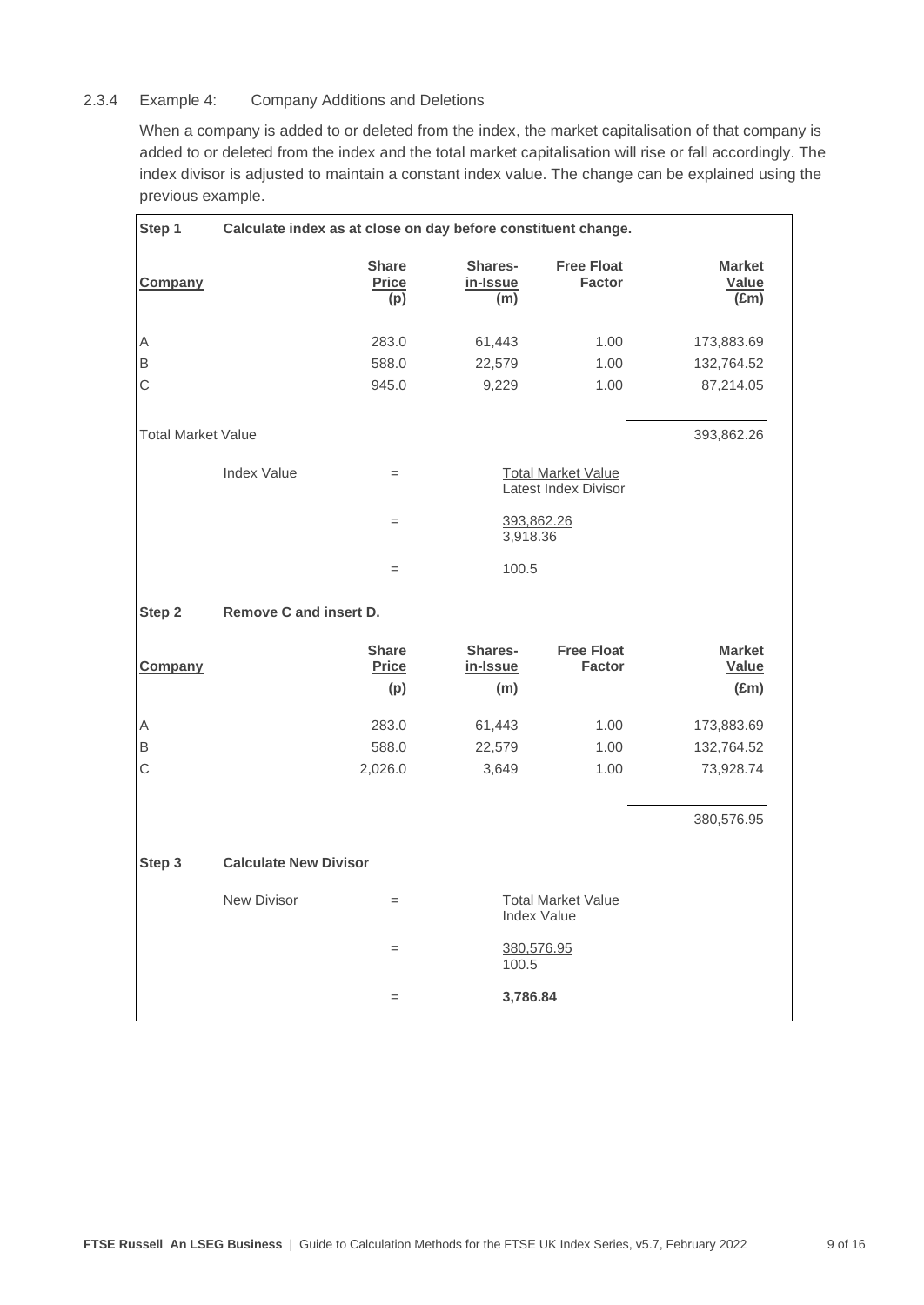

## Section 3 **Index Points**

## <span id="page-9-0"></span>**3.0 Index Points**

**3.1** Index Points. It is useful to define the concept of index points, which puts a value on the index. The index level at any time can be equated to the market capitalisation of the constituents at that time, so that one index point has a value of the market capitalisation divided by the index level (which is equal to the index divisor). The divisor can therefore be used to quickly calculate the impact of an event on an index. The effect of a change in the price of a constituent company expressed in index points is calculated as follows:

| The impact of a change in price for a constituent is derived from the following formula: |                                    |                                         |      |         |  |  |  |  |
|------------------------------------------------------------------------------------------|------------------------------------|-----------------------------------------|------|---------|--|--|--|--|
| "Constituent shares in issue]<br>Index Divisor (Change in share price*Free float factor) |                                    |                                         |      |         |  |  |  |  |
| Note: change in share price expressed in the same units as the divisor                   |                                    |                                         |      |         |  |  |  |  |
| Using the previous example:<br>Company                                                   | <b>Free Float</b><br><b>Factor</b> | <b>Effect in</b><br><b>Index Points</b> |      |         |  |  |  |  |
| Α                                                                                        | 61,443                             | 13.0                                    | 1.00 | 2.04    |  |  |  |  |
| B                                                                                        | 22,579                             | $-17.0$                                 | 1.00 | $-0.98$ |  |  |  |  |
| С                                                                                        | 9,229                              | $-23.0$                                 | 1.00 | $-0.54$ |  |  |  |  |
| 0.52<br>Total Change in Index Points                                                     |                                    |                                         |      |         |  |  |  |  |

**3.2** Similarly, the market value of a rise or fall in an index can be calculated using the index divisor as follows:

Change in Index Points x Index Divisor Using the same example again, the market value of the gain in the index is:

- $=$  0.52 x 391,836p
- = 203,755p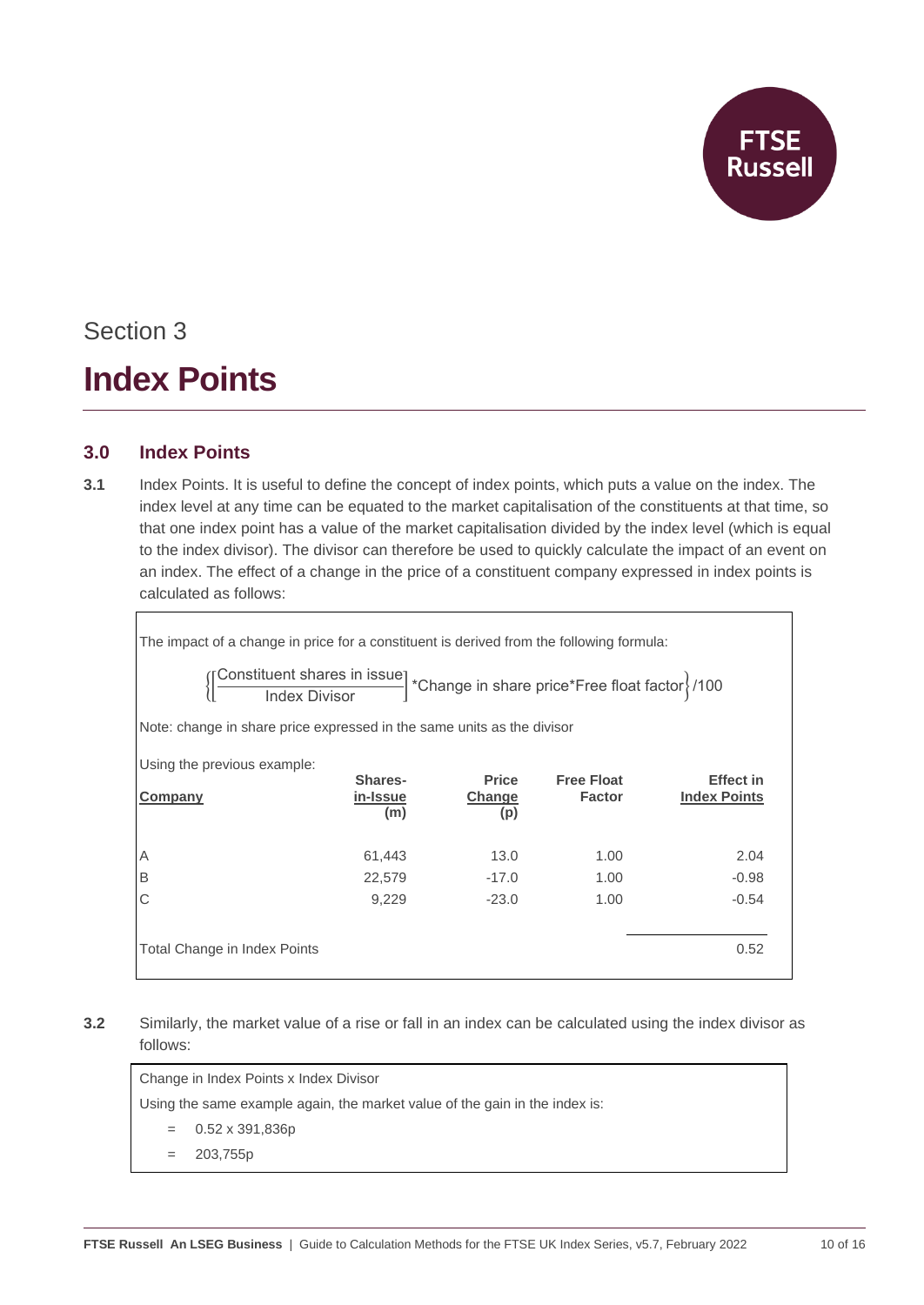

# Section 4 **Dividends and Earnings Statistics**

## <span id="page-10-0"></span>**4.0 Dividends and Earnings Statistics**

## **4.1 Dividend yield**

- 4.1.1 Dividend yield is a widely used measure of the income return on a stock or index. In calculating index dividend yields, FTSE Russell applies a free float adjustment to the number of shares in issue for each constituent. The dividend used to calculate the yield is the dividend declared by the companies.
- 4.1.2 Dividends for the previous 12 months are included in the dividend yield calculation from the XD date. If the dividend is declared in a currency other than sterling, the 4pm WM/Reuters Closing Spot Rate on the day before the dividend is XD is used to convert the dividend into sterling unless the company announces a sterling equivalent which is used instead.
- 4.1.3 The formula for the dividend yield in percent is:

$$
\sum_{i=1}^{n} \frac{g_i \times s_i \times f_i}{c} \times 100
$$

Where:

- $g_i$  = dividends declared in the previous 12 months of the i<sup>th</sup> component security
- $s_i$  = the weighting of the i<sup>th</sup> component security (equal to the number of ordinary shares issued by the company)
- $c =$  total market capitalisation of the index constituents, adjusted for free float
- $f_i$  = free float factor for the  $i<sup>th</sup>$  component security

Dividends declared that are denominated in a currency other than sterling will be converted using WM/Reuters Closing Spot Rates, one day prior to the ex-dividend date.

### **4.2 Earnings calculations**

4.2.1 Earnings are an important element in valuing a company. The treatment of earnings in the calculation of statistics on the FTSE UK Index Series is based on the companies' own published data. The Headline Earnings formula issued by the CFA Society of the UK (previously named the Institute of Investment Management & Research (IIMR)) in response to FRS3 is used in the calculation of the earnings statistics in order to reflect the trading performance of companies on a standardised basis.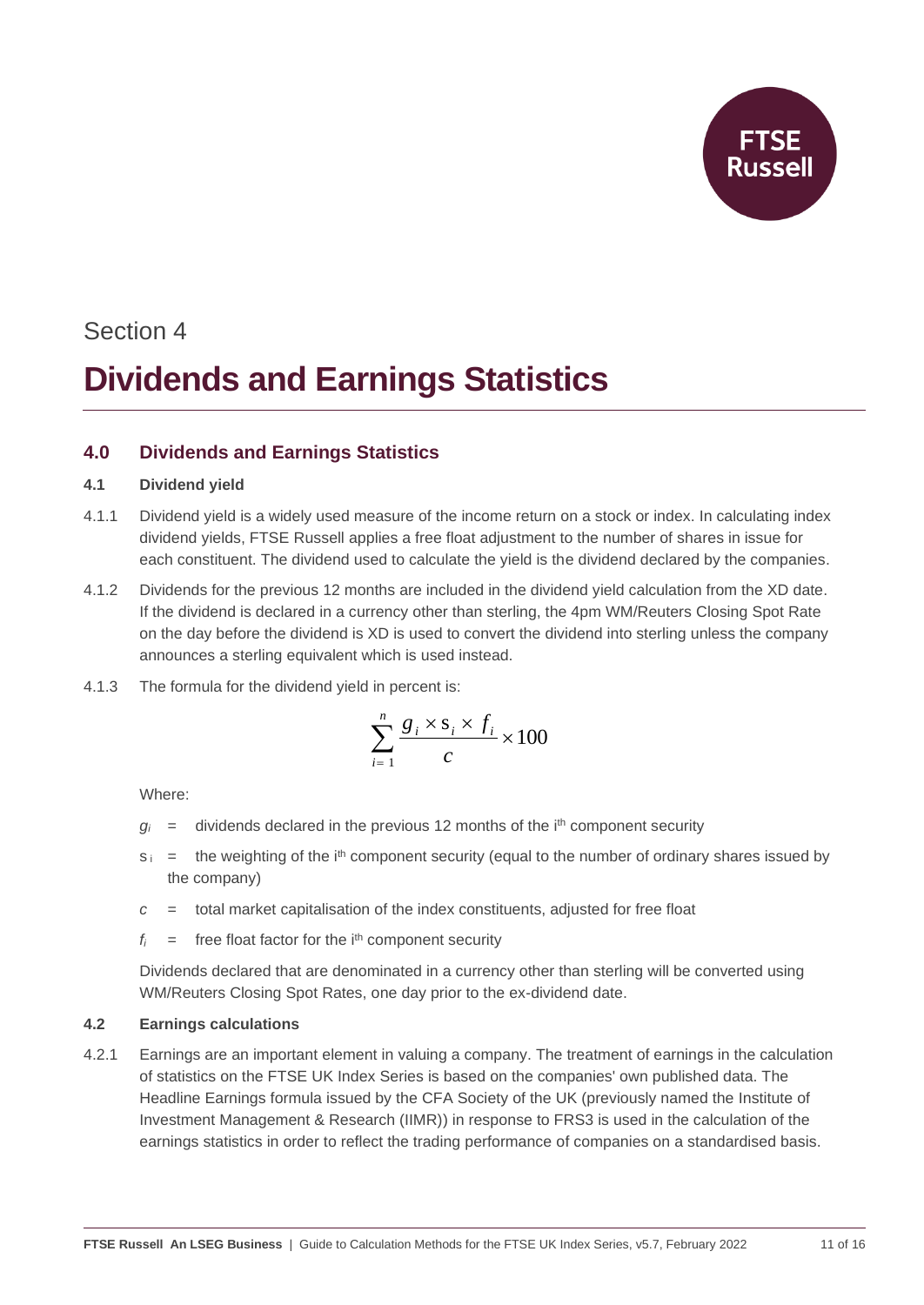4.2.2 A tax adjusted earnings number is derived from a company's most recent audited report and accounts by taking tax liabilities expected to be paid and tax credits expected to be received for the current year fully into account for the purpose of calculating corporate earnings for that year.

Definition of Headline Earnings from CFA

[https://secure.cfauk.org/assets/2074/Headline\\_earnings\\_Combined.pdf](https://secure.cfauk.org/assets/2074/Headline_earnings_Combined.pdf)

- 4.2.3 The earnings statistics for the FTSE UK Index Series are calculated on an 'as reported' basis (i.e. they reflect the last reported year's earnings and interims when published) and represent the sum of the latest two half years' earnings (or the sum of quarterly earnings for those companies which report quarterly). It should also be noted that losses are included in the earnings calculations on the FTSE UK Index Series.
- 4.2.4 Where a company discloses the tax consequences of individual items in the report and accounts, these will form the basis of any tax adjustments made. Where a company makes no specific disclosure, but where an adjustment is required, the guiding principle will be to apply the average rate of tax on the FRS3 profits to any adjustment made.

## **4.3 Dividend Cover**

4.3.1 The dividend cover shows the ability of the company to meet dividend payments from its current earnings. The conventional method for calculating dividend cover is:

> Earnings adjusted for free float Dividends adjusted for free float

Dividends declared that are denominated in a currency other than sterling will be converted using WM/Reuters Closing Spot Rates, one day prior to the ex-dividend date.

### **4.4 P/E Ratio**

4.4.1 The price-earnings (P/E) ratio is a measure of value for a stock or an index. The ratio is calculated using net earnings, as defined under the CFA Society of the UK (previously the UK Society of Investment Professionals) Headline Earnings formula, and is the total market value adjusted by free float factors of all index constituents divided by the sum of the net earnings, calculated similarly, as shown below for an index.

$$
\frac{\sum_{i=1}^{N} p_i \times s_i \times f_i}{\sum_{i=1}^{N} e_i \times f_i}
$$

Where:

- $N =$  The number of securities in the Index
- $s_i$  = the number of shares in issue used by FTSE for the security, as defined in the Ground Rules.
- $p_i$  = price of the  $i<sup>th</sup>$  component security
- $e_i$  = aggregate earnings of the i<sup>th</sup> component security
- $f_i$  = free float factor for the  $i<sup>th</sup>$  component security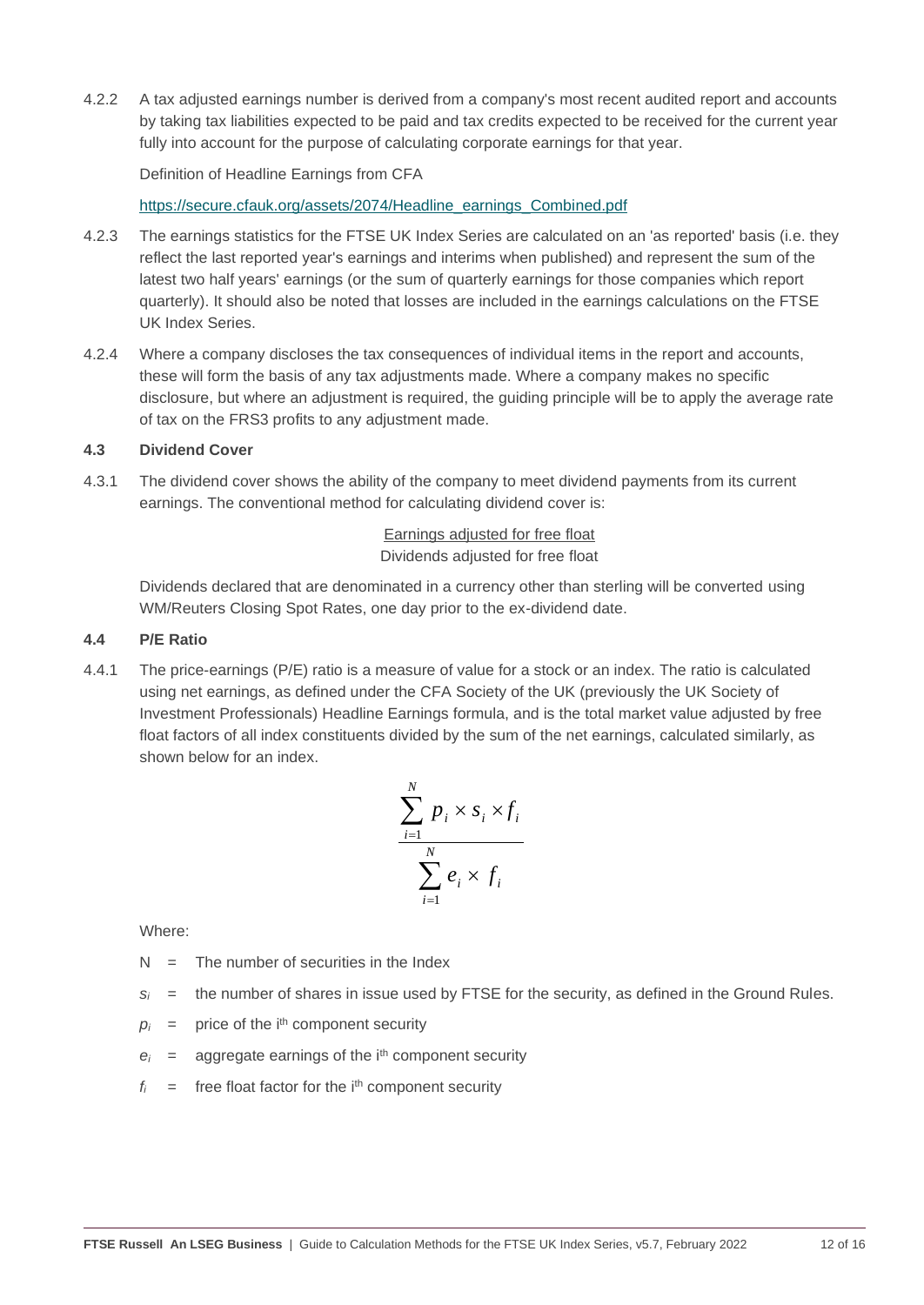

## Section 5 **Total Returns**

## <span id="page-12-0"></span>**5.0 Total Returns**

Using both the price and total return indices, investors have a reliable guide to both the capital performance and reinvested income returns.

## **5.1 Ex-Dividend Adjustment**

5.1.1 The ex-dividend (xd) adjustment represents the value of dividends declared by constituent companies on the xd date expressed in index points (see formula below). Xd adjustments are based on declared dividends.

The algorithm used by FTSE Russell for this adjustment assumes that on the Ex-Dividend date, the index is adjusted at the start of the day to allow for the amount of dividends due on that date and that the full amount of the dividend is reinvested at the adjusted price level. Consequently, when the total return index is calculated at the end of that day's trading, it assumes that both the price index and the dividend are adjusted by the change in the price level from the previous day's close to the current day's close.

The value of one index point can be expressed as market value of constituents/Index. Also, since Index = market value of constituents/divisor, one index point is equal to the divisor. The value of dividends can therefore be converted to index points by the formula:

$$
\sum_{i=1}^{N} \frac{g_i \times s_i \times f_i \times \textit{wme}_{i+1}}{d} / 100
$$

Where:

- $N =$  number of securities in the Index
- $g_i$  = dividend per share of the i<sup>th</sup> component security
- $si =$  the weighting of  $i<sup>th</sup>$  the component security

(equal to the number of ordinary shares issued by the company)

- *d* = divisor
- $f_i$  = free float factor for the  $i<sup>th</sup>$  component security
- *wmei-1* = WM exchange rate as of 4pm London time of the index at i-1

(applies only to dividends paid in a different currency to the index).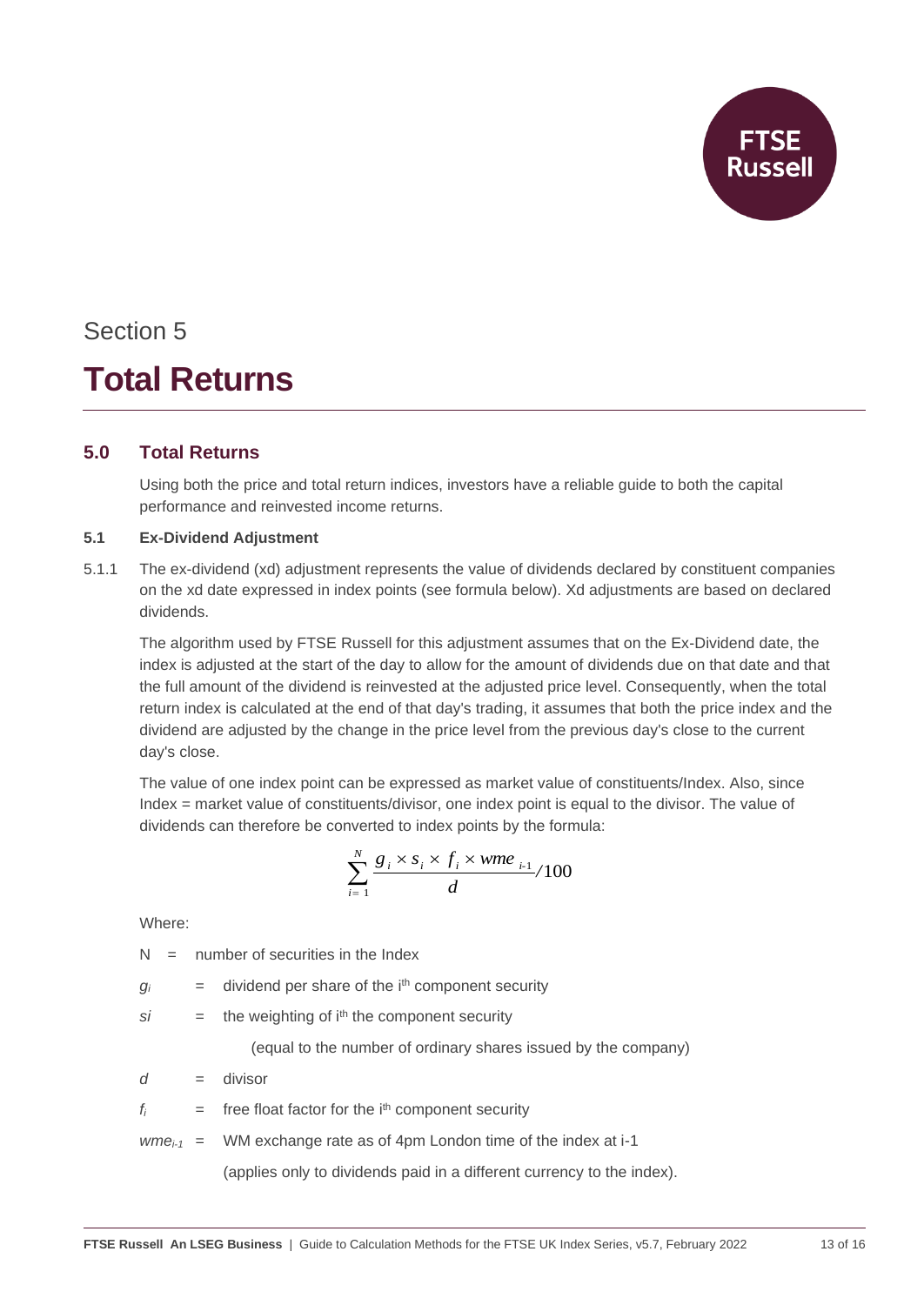- 5.1.2 If a company declares a dividend in a currency other than Sterling, the published Sterling equivalent will be used, if available. If there is no Sterling equivalent, the dividend will be converted to Sterling using the 4pm WM/Reuters Closing Spot Rate the day before the stock goes xd.
- 5.1.3 For example, the following table shows the calculation that would be performed if A and B each declared a dividend payment with an xd date of today in order to determine the xd-adjustment for the index.

| Company                       | Dividend | <b>Shares</b> | Value of<br>Dividends | <b>Free Float</b><br>Factor | xd adjustment<br>(Index points) |
|-------------------------------|----------|---------------|-----------------------|-----------------------------|---------------------------------|
|                               | (p)      | (m)           | $(\text{Em})$         |                             |                                 |
|                               |          |               |                       |                             |                                 |
| A                             | 12.56    | 61,443        | 7,717.2               | 1.00                        | 1.97                            |
| B                             | 14.00    | 22,579        | 3,161.0               | 1.00                        | 0.81                            |
|                               |          |               |                       |                             |                                 |
| Total xd adjustment for Index |          |               |                       |                             | 2.78                            |
|                               |          |               |                       |                             |                                 |
| Index divisor                 |          |               |                       | $=$                         | 3,918.36 (£m)                   |
|                               |          |               |                       |                             |                                 |

5.1.4 The method for calculating the xd adjustment uses the divisor as at the close of business on the preceding day after implementing any capitalisation changes. Where a company has more than one line of shares included in the indices, the xd adjustment is calculated separately for each line.

### **5.2 Calculation of the Total Returns Indices (TRIs)**

5.2.1 The Total Returns Indices (TRIs) measure the total return on the underlying indices, combining both capital performance and reinvested income. The TRIs are calculated using declared dividends. Although in reality there is a timing delay between the xd date and the receipt of dividends (payment date), it is considered preferable to assume all income is reinvested on the xd date rather than incur the complications of allowing a time lag before reinvestment of the declared dividends. The formula for calculation of the current day's TRI based on the previous day's TRI and the xd adjustment is shown below:

$$
R_t = \left\{ R_y \times I_y / (I_y - XD) \right\} \times I_t / I_y
$$

$$
= R_y \times I_t / (I_y - XD)
$$

Where:

- $R_y$  = Total Returns Index (TRI) value yesterday
- $R_t$  = TRI value today
- $I_V$  = Underlying capital index yesterday
- $I_t$  = Underlying capital index today
- *XD* = xd adjustment to underlying capital index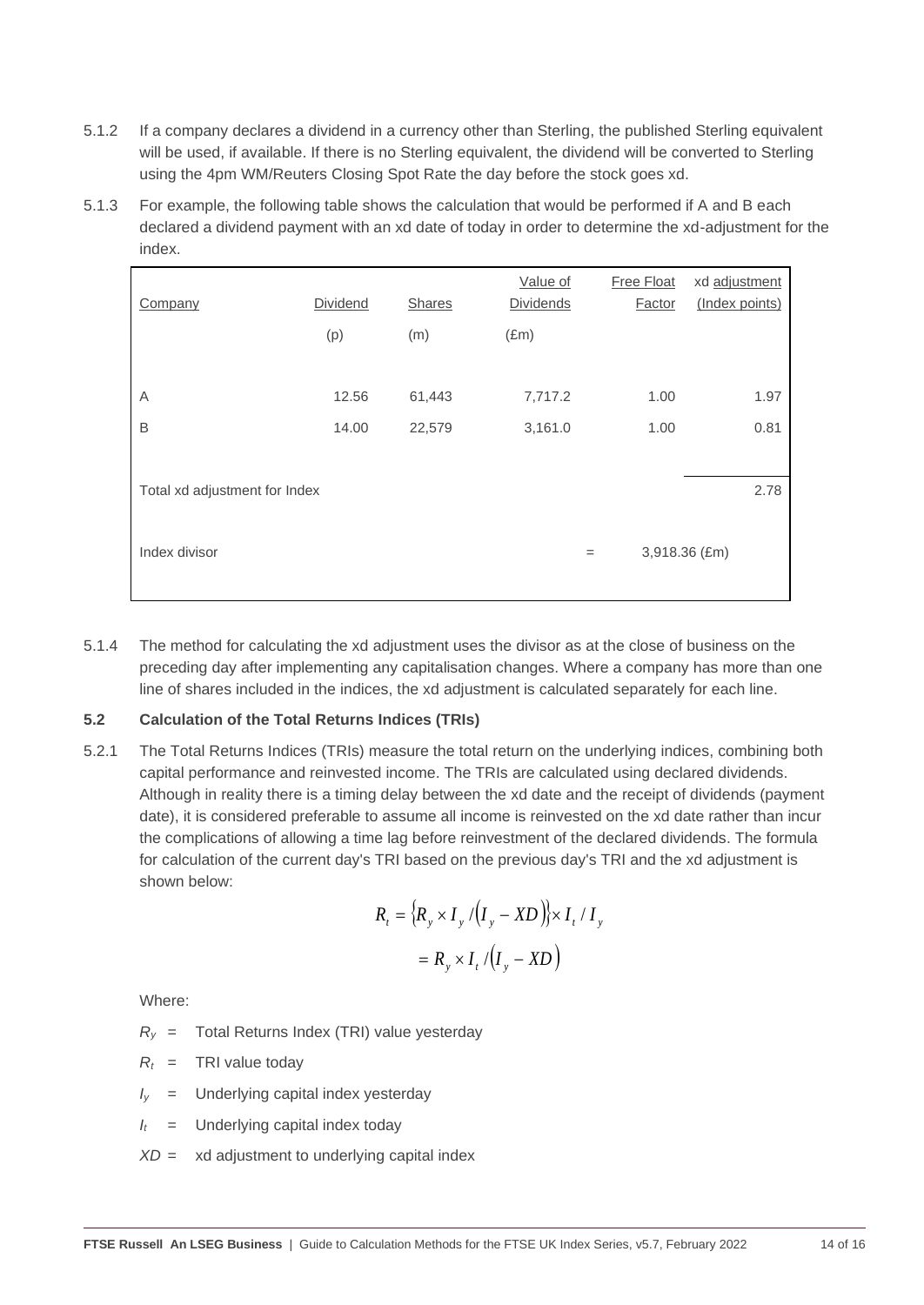5.2.2 The TRIs are calculated daily and some are also calculated in real time. The calculation method will vary according to whether any dividends are declared xd on a given day. The following table and examples explain how the calculation is performed.

|                                   |            |     | <b>Capital Index (CI)</b>      |              | xd Adjust (XD)                   | <b>TRI</b>           |
|-----------------------------------|------------|-----|--------------------------------|--------------|----------------------------------|----------------------|
| Day 1<br>Day 2                    |            |     | 3190<br>3200                   |              |                                  | 1000.00 *<br>1003.13 |
| Day 3<br>3220<br>* starting value |            |     | 5                              | 1010.98      |                                  |                      |
|                                   |            |     | Where no xd adjustment occurs: |              |                                  |                      |
|                                   | <b>TRI</b> | $=$ | Previous TRI                   | $\mathsf{X}$ | Today's CI<br>Previous CI        |                      |
| Day 2                             | <b>TRI</b> | $=$ | 1000.00 x                      |              | 3200<br>3190                     |                      |
|                                   |            | $=$ | 1003.13                        |              |                                  |                      |
|                                   |            |     | Where an xd adjustment occurs: |              |                                  |                      |
|                                   | <b>TRI</b> | $=$ | Previous TRI                   | X            | Today's CI<br>(Previous CI - XD) |                      |
| Day 3                             | <b>TRI</b> | $=$ | 1003.13                        | X            | 3220<br>$(3200 - 5)$             |                      |
|                                   |            | $=$ | 1010.98                        |              |                                  |                      |